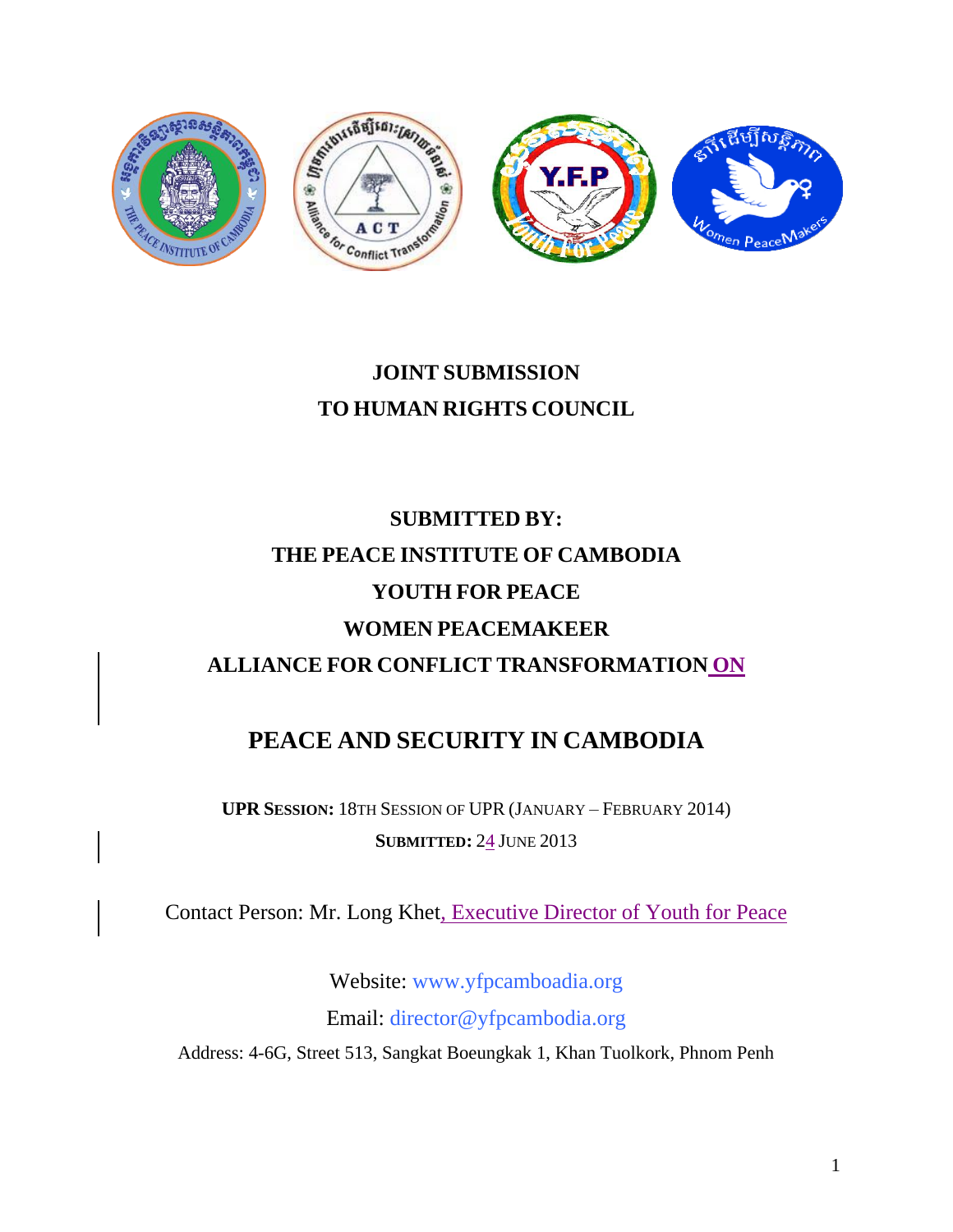## **NGOs' Joint Submission**

# **to the Universal Periodic Review of the United Nations Human Rights Council**

#### *General Introduction to Peace and Security in Cambodia*

After decades of turbulence Cambodia has achieved peace, stability, and economic development, and has become to some extent a democracy with pluralism, and a civil society has strongly emerged after the Peace Agreement.

However, all these achievements are not rock solid, but have remained very much fragile when Cambodia is still facing huge challenges in a number of areas such as land disputes, forced eviction, corruption, social injustice, and weak governance. In addition to those challenges, the past violent conflicts have its impacts on the present society such as widespread impunity, culture of fear, social violent behaviors and structural violence (Ernst Jürgensen 2013, p 44). These have affected peace and security, and the democratic space for the exercise of political rights, especially for those who hold opposite opinions. Political activities often have met with repressive measures.

Peace is not the absence of war. Efforts have to be made to build a positive peace, a society with justice and equality, and all this is still very far to go. The ruling party is trying to centralize power to control the democratic space, and this has led to imbalance between judiciary, legislative, and executive bodies. Social injustices have created more suffering and frustration within the society which could then lead toward future violent conflicts and social instability. Socio-political change is strongly needed to address all these national issues, if the country is to move in a direction of positive peace to sustain peace and social cohesion.

There are still several main elements in society that the organizations that compiled this report feel must be adequately addressed if the country is to achieve sufficient and progress peace and security within Cambodia. Namely, these issues are the growing need to foster greater solidarity between the government and civil society, the need to resolve border disputes with Cambodia's regional neighbors, land titling disagreements and land disputes, the use of provocative language during elections, and a social fear of the return of the Khmer Rouge.

#### *A. Solidarity between Government and Civil society*

NGOs are an important component of civil society in Cambodia. Cambodian civil society works to achieve civil rights and the healthy holistic development of the nation. However, solidarity between Cambodian civil society and the government faces many obstacles. Recently, there have been intimidations, killing, and lawsuits against several human right activists, hindering the work of the organizations the activists represent (ADHOC, Amnesty International). For example, activists such as Mr. Chut Wutty, an environmental activist and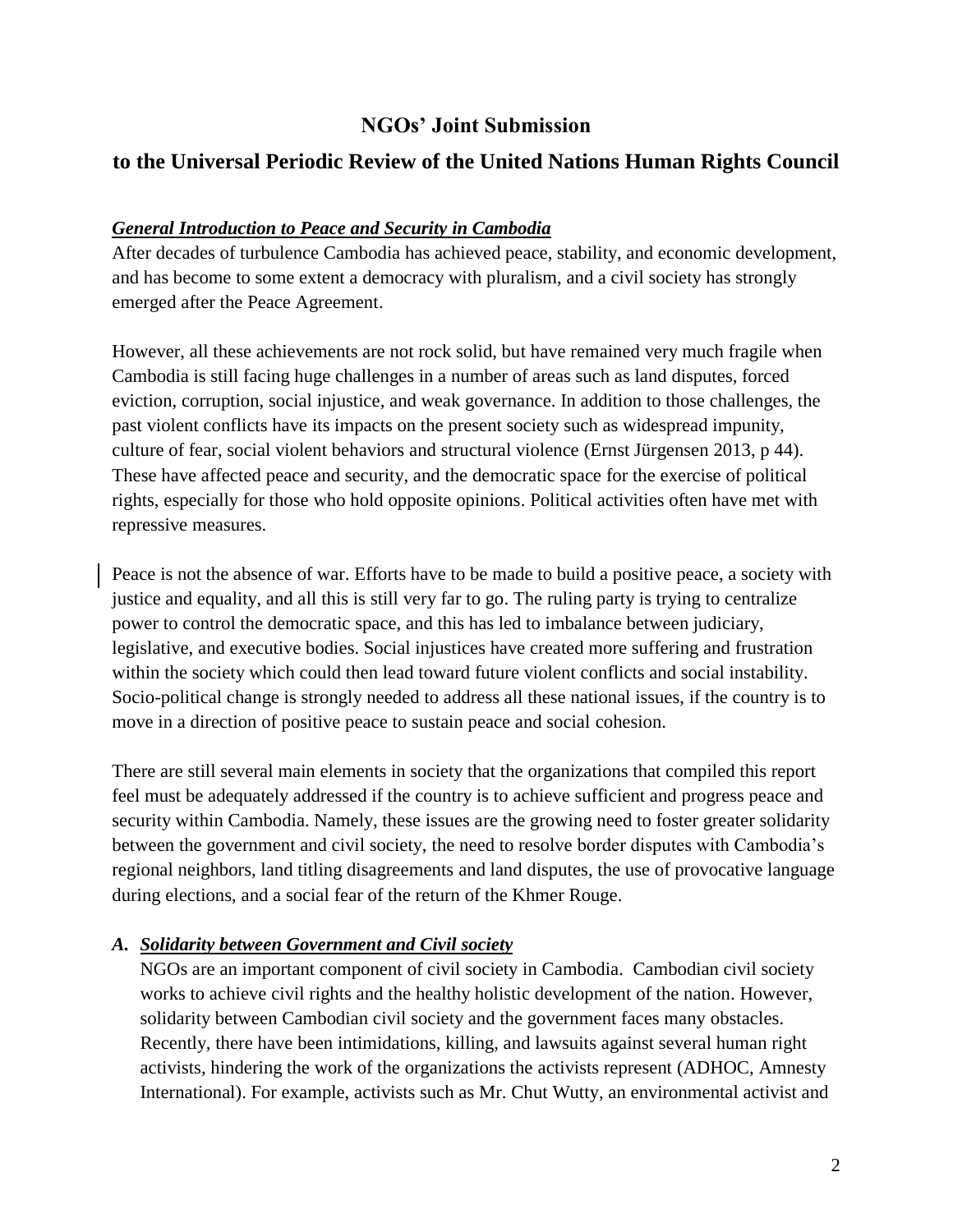human right defender and other people were killed or imprisoned for environmental conservation efforts, addressing border issues, or other campaigns voicing against injustices.

While the government continues to persecute human rights activists, the police cannot maintain rule of law elsewhere. The government has demonstrated its ability to take swift action on certain issues. This June, within three days the National Assembly created a new law criminalizing denial of the serious crimes Khmer Rouge regime, (Greenwood). In contrast, passage of the Anti-Corruption law had taken the Royal Government for years and significant international pressure.

Civil society and the government have similar goals: to help Cambodia to become a democratic country enshrined in the Constitution of the Kingdom of Cambodia. Therefore civil society needs help and cooperation from the government in order to achieve those goals. This includes stopping violence, intimidation, and creating space for opposition and civil society to operate freely. This is necessary for real democracy in Cambodia. Sadly, Cambodian civil society has witnessed increasingly hostile attitudes from the government who now incorrectly assume that most civil society is linked with the opposition or are opposed to the government's development policies.

The Royal Government of Cambodia should be open minded and willing to receive requests and feedback from the public. They must be willing to listen in order to improve the country and build on development work that has taken place thus far; Cambodian people respect their top leaders greatly, and therefore leaders have no reason to condemn the public or restrict the freedom of speech enshrined in the Constitution (LICADHO).

Being in senior leadership for more than 10 years in any country is unhealthy. Opinions and ideas shift during such a long period of time and the leader may no longer understand the people under his leadership. When one person stays in power for such a long time, structures are created to benefit one interest group and create partisan connection and nepotism and leaders often become intolerant towards challengers or activists. Leaders can become less inclined to accept feedback from their people.

Cambodia has seen leaders as personal power at the expense of poorer Cambodians. When the public witnesses social injustice such as corruption, land grabbing, restrictions on freedom of speech, assembly and expression, environmental damage, they must exercise their rights to hold their leaders responsible for these systematic abuses. In the past, civil war, huge violence and killing were used as tools for resolving differences and injustice. Cambodia must ensure that civil war is never used again as a way restore a fragile peace.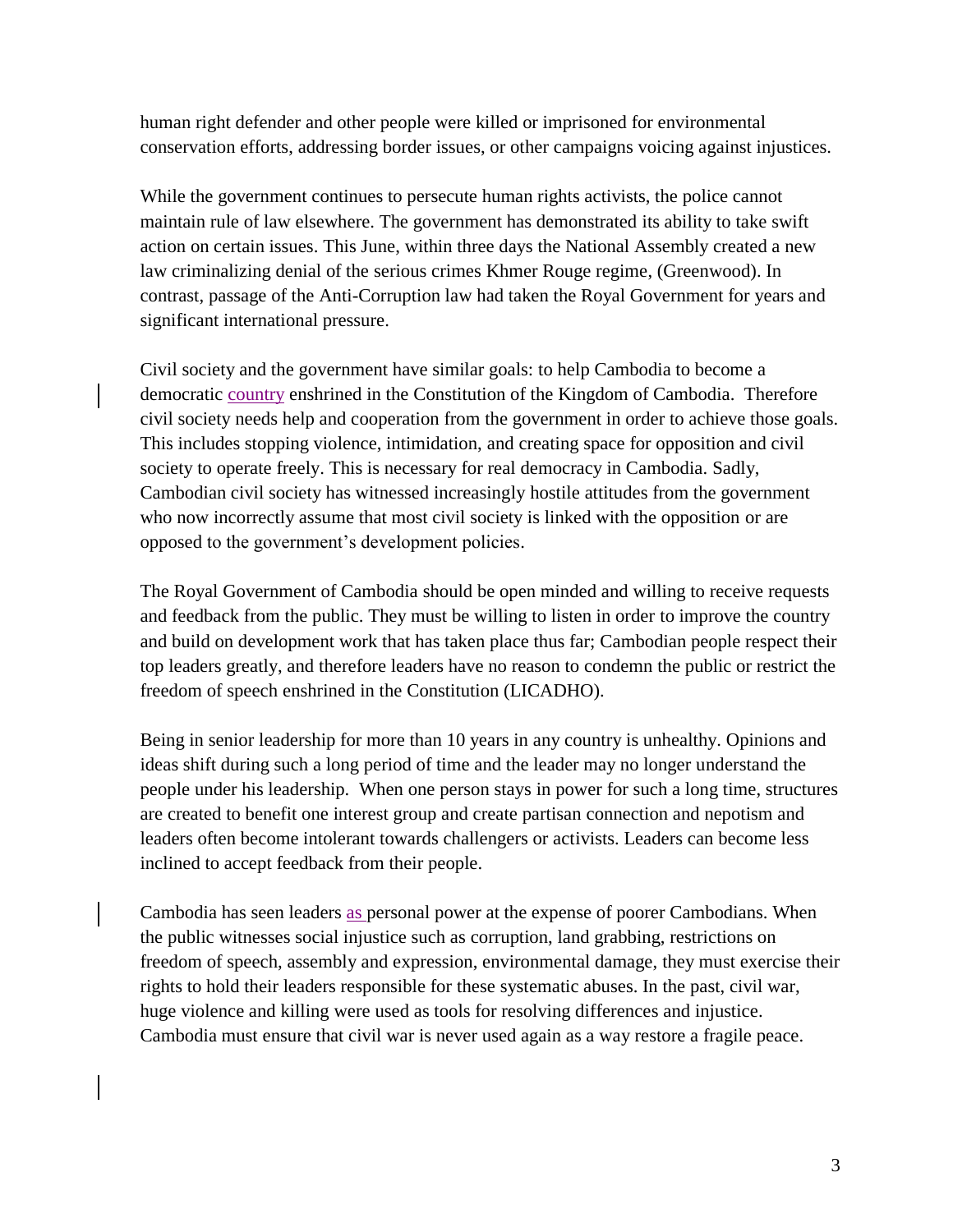#### *Key Recommendations*

- 1. Khmer people, peace activists and civil society need to collaborate with the authorities to work for the national peace and security. We urge the government leaders to support civil society contributions to the development of the country towards a real pluralistic democracy in accordance with the Cambodian constitution.
- 2. We urge the government to stop harassing human rights activists and provide them space for freedom of expression and their endeavors to fight against social injustice.
- 3. We urge the government to amend the Constitution to institute term limits for the office of the Prime Minister in order to increase diversity among the leadership and prevent partisan politics, so that peace and security will be strengthened in the country. This would also prevent the opposition from the perceived need to resort to violence in an effort to voice their concerns. The citizen voters should exercise their rights to vote for their leaders in a peaceful, transparent and legitimate electoral process.
- 4. We also urge the government to utilize the national assemble inscribed in the Constitution to ensure political dialogue and debate in regard with national interests such as border issue, land concession, development plan, and national incomes and budgets etc.

#### *B. Border Disputes and Tension with Cambodia's Regional Neighbors*

Cambodia has a long history of conflicts over territory with its neighboring countries especially Thailand and Vietnam. The disputes badly affect livelihoods, especially for those who are living along the borders. For instance, the Cambodian-Thai dispute over Preah Vihear temple resulted in the injury and death of many people both civilian and military (Osborne 2011) and tens of houses were burnt. Many people and livestock were internally displaced and children were not able to go to school during the clash and instability in that border area.

There is also a tension between Cambodian people and the Vietnamese government around the issue of the Sea Islands, particularly "Koh Tral" which is still ongoing accusation by the opposition party over the land encroached by Vietnam due to the unclear border agreement between the two countries. Cambodian people are not clear about the Vietnamese government's policy and implementation of the Paris Peace Accord in 1991 (concerning the sovereignty, independence, territorial integrity, and inviolability, neutrality and national unity of Cambodia) and the extensional border agreement between Cambodia and Vietnam. There are a lot of accusations between the people and the government in this regard.

The resolution process of border disputes is not clear for some Cambodian people including political parties, especially surrounding the question of which mechanism Cambodia should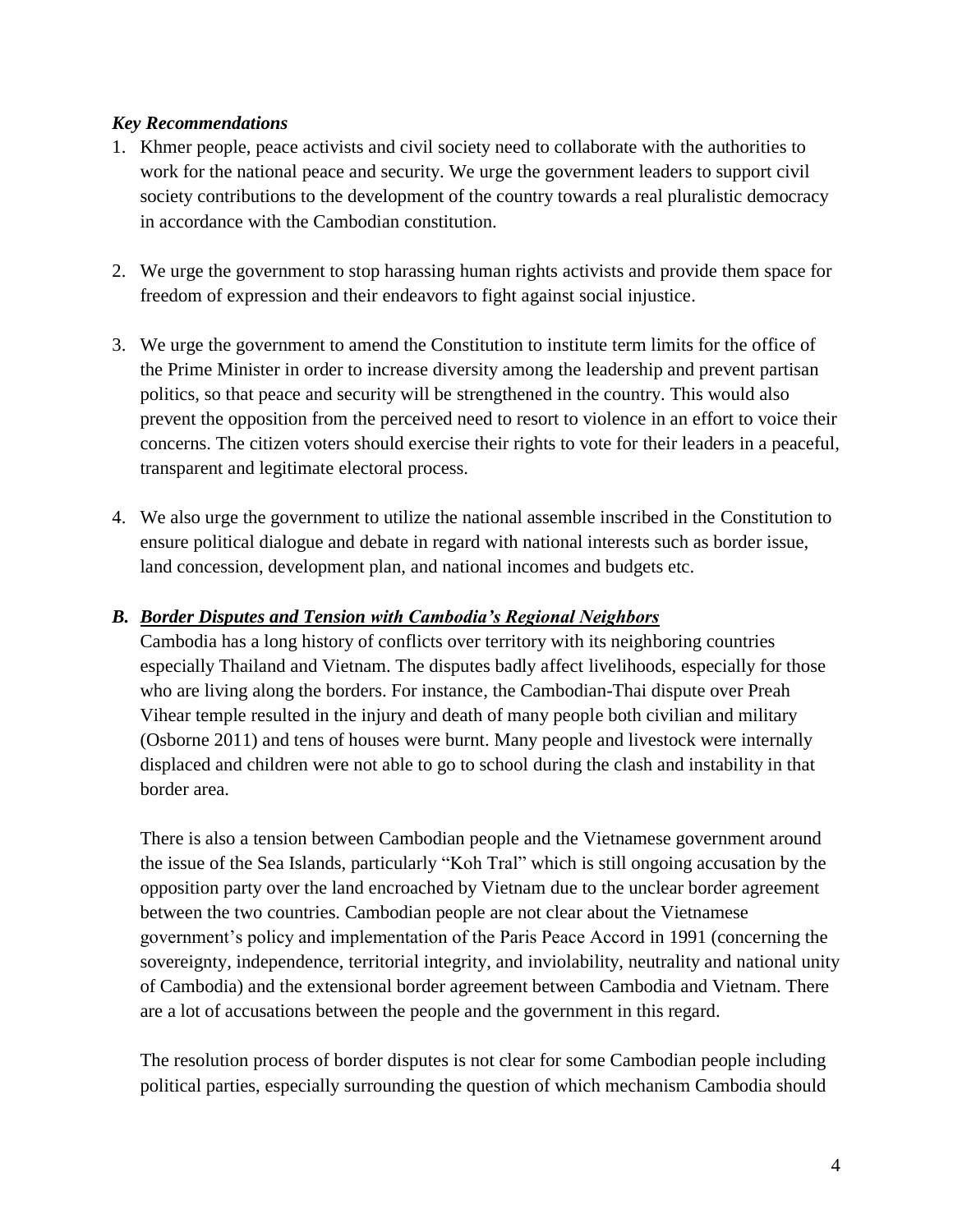use to deal with border disputes with its neighbors.

#### *Key Recommendations*

- 5. The government should use proper mechanisms such as International Court of Justice (ICJ) and Paris Peace Agreement to deal with the border disputes including demarcation among neighboring countries especially Thailand and Vietnam where it is necessary, so therefore it can protect the national interests of the Cambodian public.
- 6. The governments of the involved parties should build good relationship and cooperation among themselves and promote regional peacebuilding among peoples of those countries.
- 7. Both governments (Cambodia and Vietnam; and Cambodia and Thailand) should work to inform people living near the disputed border areas about the current situation and the mechanisms they are using to resolve the dispute.
- 8. We urge Cambodian government as well as all ASEAN member states to promote the rights to peace and respect for human rights by creating safe democratic sphere for all people.
- 9. We would like to call for both Cambodian government and ASEAN member states to strongly support and invest in capacity building and fund the strengthening of the ASEAN Institute for Peace and Reconciliation. This Institute plays an important role in establishing peace and reconciliation mechanisms and in solving conflicts within the ASEAN community.

#### *C. Land Disputes*

One of Cambodia's most pervasive human rights questions today is the issue of land rights. In particular, in both urban and provincial areas, marked out for appropriation by private companies for agricultural businesses or housing developments, land has been taken without the proper consultations or prior informed consent of the local community who are occupying the land prior to any forced eviction. This land grabbing has led to relocation of poor families and communities to remote areas that lack basic infrastructure and resources. Therefore these evictees feel the need to respond to the government's action by holding protests and peaceful marches demanding fair compensations from the companies and fair resolution from the authorities.

The government has responded to the protests by imprisoning some the more outspoken activists, for instance, the women protesting the forced evictions from the Boeung Kak Lake area in Phnom Penh (Amnesty International 2012). Cambodian Prime Minister has also taken up the cause, enlisting some two thousand youth volunteers to conduct a land-titling program to measure the land of farmers throughout the country, so that titles may be granted to truly reflect the amount of land they own. While the program is a step forward, its implementation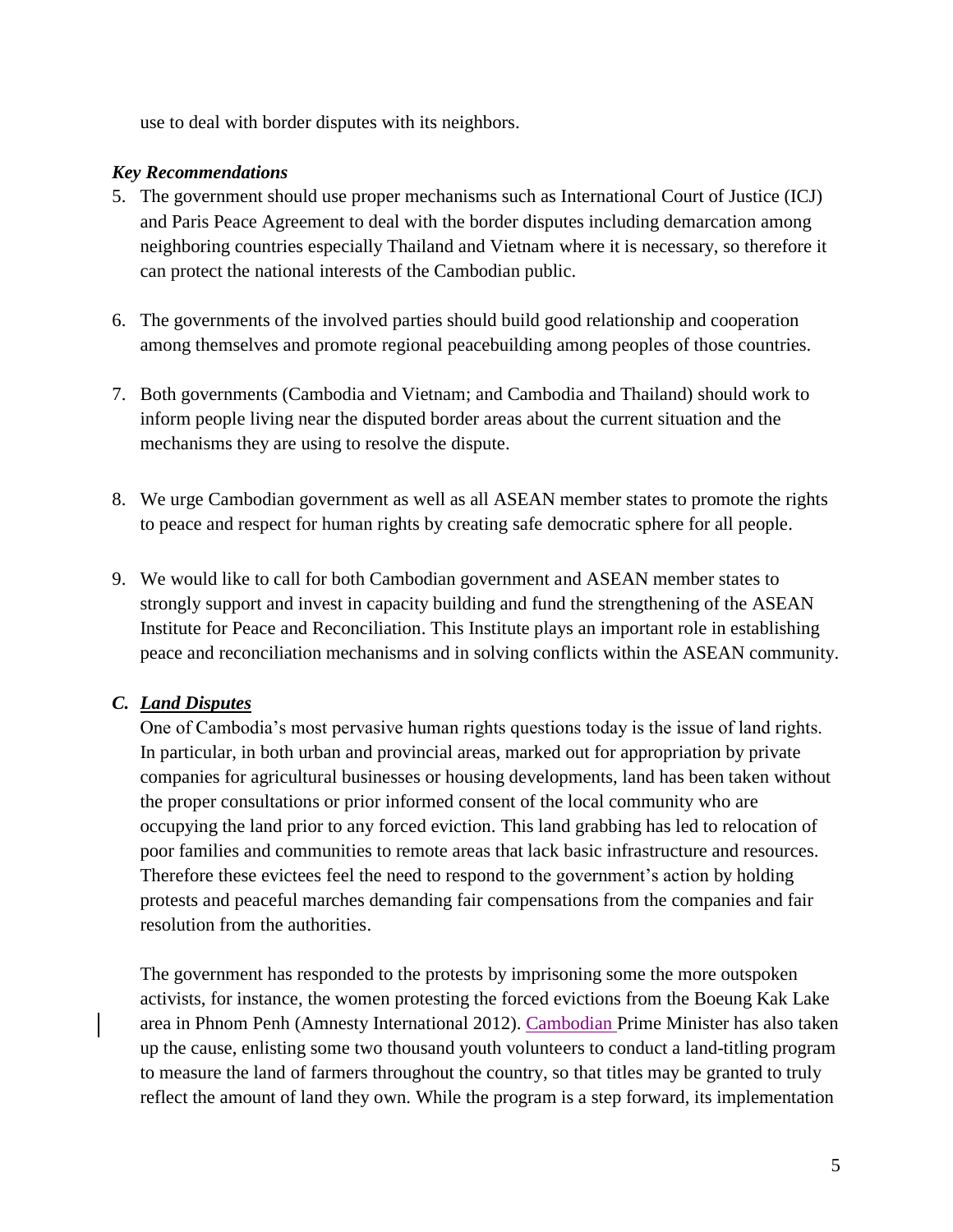is very flawed, and it has come under great scrutiny and criticism by human rights organizations and nongovernmental organizations in the country (Chen 2013). As long as Cambodians do not have legal titles to their land, and are forcibly evicted from their homes without notice or compensation, we do not believe the government is honoring the statues laid out in the International Covenant on Economic, Social and Cultural Rights (ICESCR), to which Cambodia is a party.

Furthermore, dispossessing poor communities has led to an increase in poverty among these communities as they no longer have access to basic goods and services. This land grabbing also foments social unrest as evicted communities in order to be heard, must seek the only avenue available to them, such as demonstrations and protests, to which government forces react unjustly with violence, unfounded imprisonment and unfair trials.

#### *Key Recommendations:*

- 10. The government must create a comprehensive, transparent and equitable land titling program that does not exclude minorities. We request such a program to be monitored by local and international NGOs to ensure it is indiscriminately implemented.
- 11. The government should compel private companies interested in purchasing land that is inhabited by Cambodians, to follow prior informed consent with the local communities and to reach a consensus with them with regards to compensation. These companies must respect community refusal to sell/move off their land, as the case may be.
- 12. That laws enacted would allow for the fair resolution of grievances and complaints brought forward by communities who feel that they were unjustly evicted from their land.
- 13. We insist upon the immediate and adequate compensation for communities that have already been displaced as a result of the forced evictions that have already transpired.
- 13.14. We also urge the government to stop the regimentation of youth involved in the government's land title registration program where volunteers are given military clothing which they wear when interacting with communities. This practice creates intimidation and biases communities, while also creating fears of civil war.
- 14.15. We reiterate the urgent and necessary reform of the legal and judicial system to gain more trust and confidence among the people and use the state's mechanisms to settle the issues of conflict, land and violence effectively. Case by case conflict resolution mechanism will not lead to good governance and sustainable peace

## *D. Public Use of Provocative Language*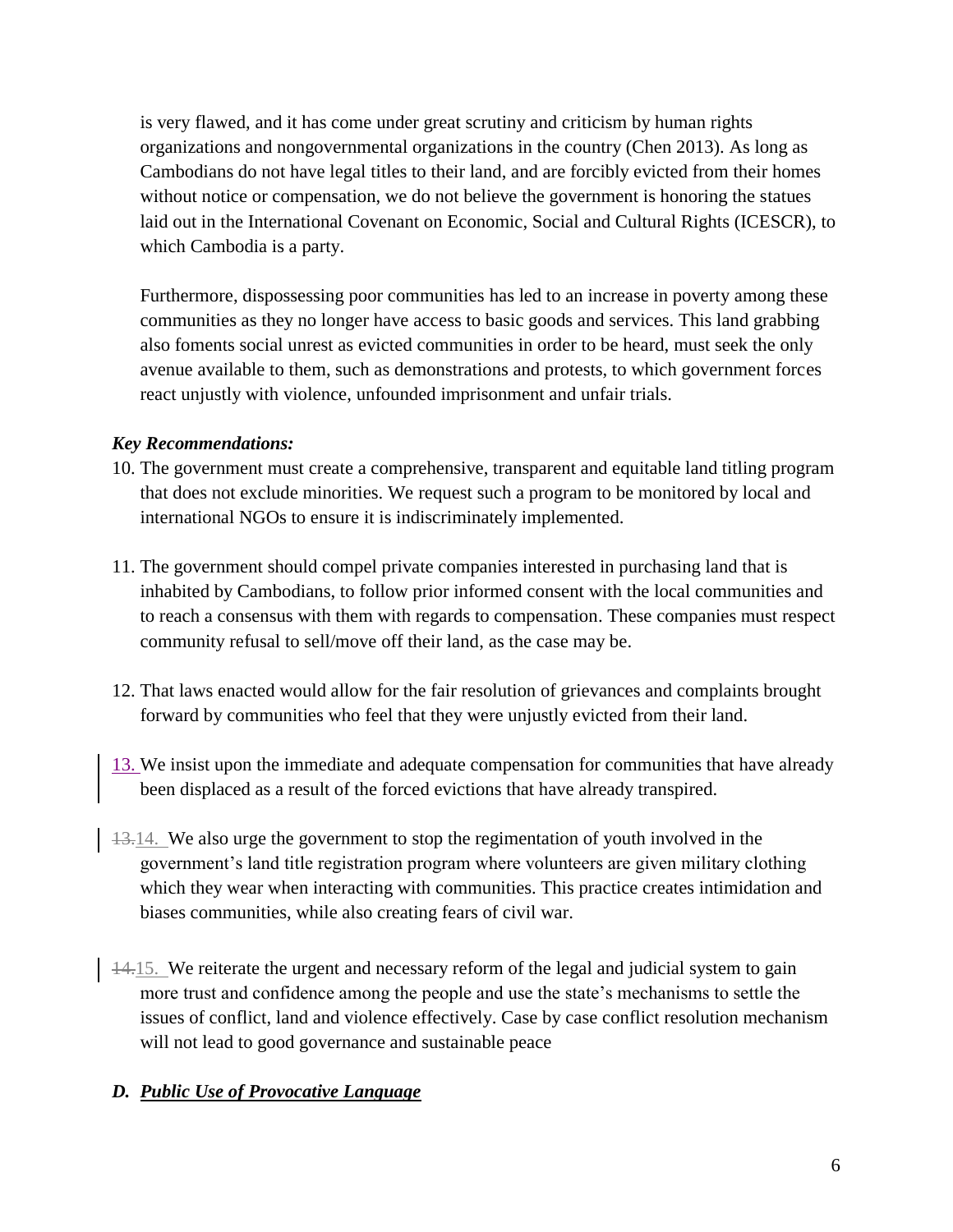Leaders of the main political parties have taken to referencing the possibility of civil war in their speeches to supporters in the run up of National Elections held on July 28th 2013. Just ahead of the election, Prime Minister has begun to use provocative language by warning citizens that a victory by the opposition would lead to civil war and an outbreak of national violence (Vannarin 2013). Similarly opposition leaders, in response to the eviction of twentyseven parliamentarians from the national assembly due to constitutional technicalities, also stated that the action created the pre-conditions for civil war (Vannarin 2013).

Talk of civil war in the run-up to a hotly contested election only serves to instigate fear and tension in the country. Both the ruling government and opposition leaders are utilizing language that will in turn create painful memories for the Cambodian people. We do not believe that such rhetoric is useful, relevant or in the interests of promoting a free and fair election or national peace.

#### *Key Recommendations:*

- 15.16. We recommend that leaders desist from comparing political tension, which reflects a democratic transition in any country, to a symptom of civil war.
- 16.17. We recommend that relevant electoral authorities, particularly the National Election Committee (NEC) urge politicians to desist from using the fear of violence as a campaign strategy.

## *E. Fear of the Return of Khmer Rouge*

Millions of victim-survivors of the Khmer Rouge are still traumatized. They are living in a situation of fear and threats, especially because political parties continue to use the threat of civil unrest for their political gains. While Cambodia is in transition to a more democratic pluralism regime, victim and survivors are particularly vulnerable to this type of political intimidation. Although the Extraordinary Chambers in the Courts of Cambodia (ECCC) is in fact established to bring justice, historical facts and reconciliation for Cambodian people, the court's process has been slow and Cases 003 and 004 are still unclear. There are so many challenges in bringing the top leaders of the Khmer Rouge to justice. This is due to political interference and unwillingness from the current government in finding justice and accountability, which adds to the uncertainty that victim-survivors face in Cambodia today.

Cambodian people, both younger and older generations, want to know why Cambodians killed their own people. Most of the post-war generation cannot believe what happened during the Khmer Rouge period. Some of them want to take revenge against former Khmer Rouge cadres or perpetrators while others are simply curious to learn what happened. Still others feel that foreigners were significantly involved in the killing (Burcu Münyas 2005 and Youk Chang).Young people have learned varied historical narratives of the Khmer Rouge era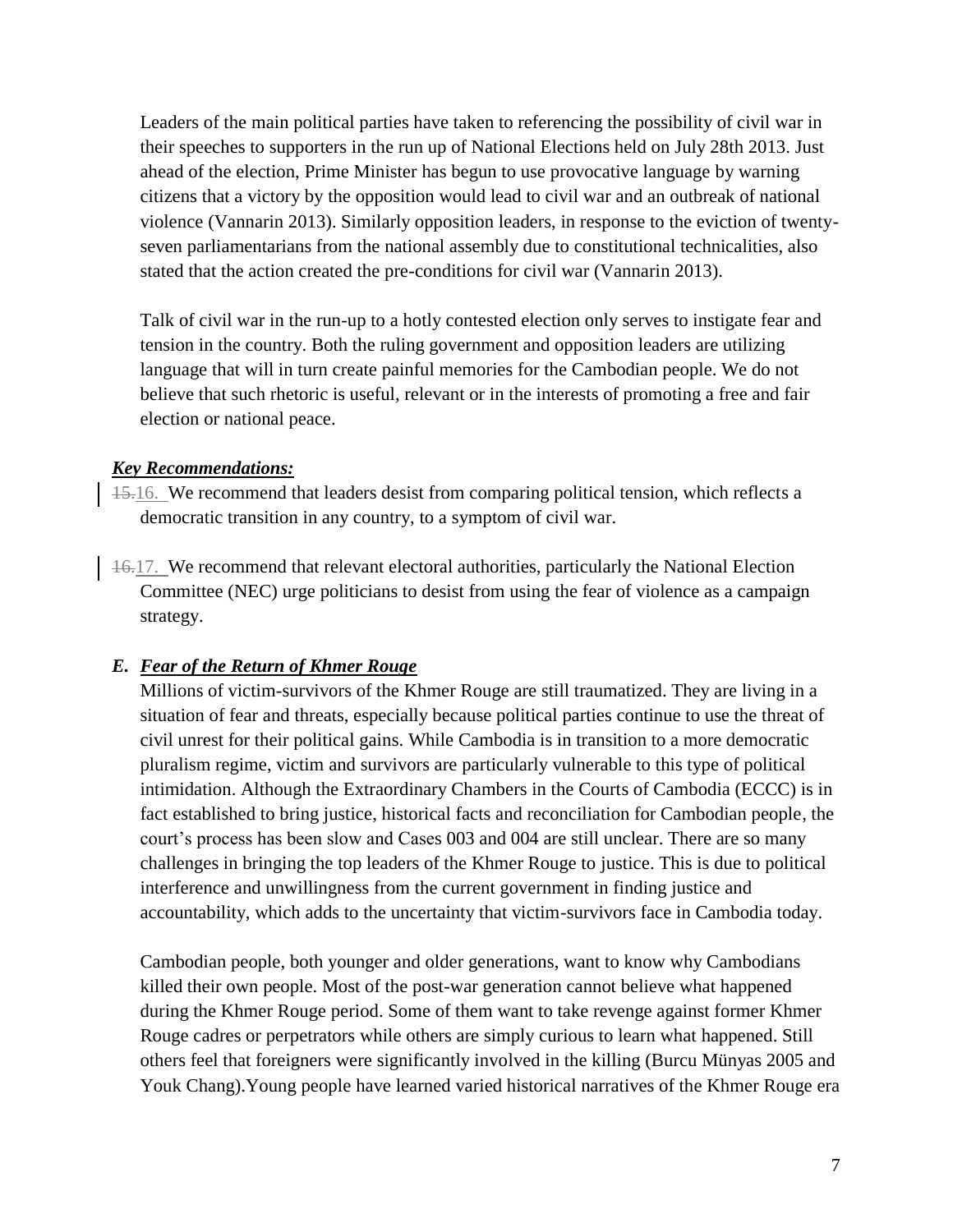based on their parent's experiences. For example, the children of former Khmer Rouge cadres learn from their parents about the experience of war and their dedication for sovereignty of the country's territory and how they still consider Pol Pot and other leaders of Khmer Rouge as their heroes. With this conflict of narratives, we need to create a safe space for dialogue across generations to allow victim-survivors, former Khmer Rouge cadres, and different groups of the post war generation, to develop a greater understanding and build relationships in order to move forward.

The Law on Denial of Serious Crimes Committed During the period of Democratic Kampuchea was just recently passed law on 07 June 2013 by the ruling party's members of parliament. This creates concerns of intimidation and violation of people's freedom of expression in Cambodian society (Amnesty International 2013). This law is aimed at discouraging people from engaging in open dialogue and telling the truth about the Khmer Rouge past as many fears being prosecuted by this new law. Cambodian people want to learn in a healthy way through understanding the root causes of the atrocities and avoid similar circumstances from happening again. Without holistic learning about the Khmer Rouge past, elements of the Khmer Rouge regime can return in Cambodian society in other forms such as forced eviction, human rights violations, illegal killings and harassments. We have to have real learning from our past lessons of conflicts and mistakes to avoid repetition.

#### *Key Recommendations*

- 17.18. The government should cooperate with United Nations to fully support the trials process by the ECCC with regard to cases 003 and 004 successfully through political, technical, and financial means.
- 18.19. The government should make an amendment to the Khmer Rouge denial law after the end of the ECCC process to ensure the freedom of expression, especially when it deals with historical facts of the Khmer Rouge regime and the rights to truth, and justice. The government should collaborate with civil society by providing space for dialogues among Cambodian people across generations to prevent the recurrence of the atrocities of the Khmer Rouge. Khmer schools should include a fair and balance history of the Khmer Rouge.
- 19.20. All political parties should not politicize history of Khmer Rouge for their political gains. Rather, parties should communicate with Cambodian people who suffered suppression and civil war and work in harmony to ensure that there will be no more gross human rights violation, killing and civil war in Cambodia again.

---------------------------------------------------------------------

References: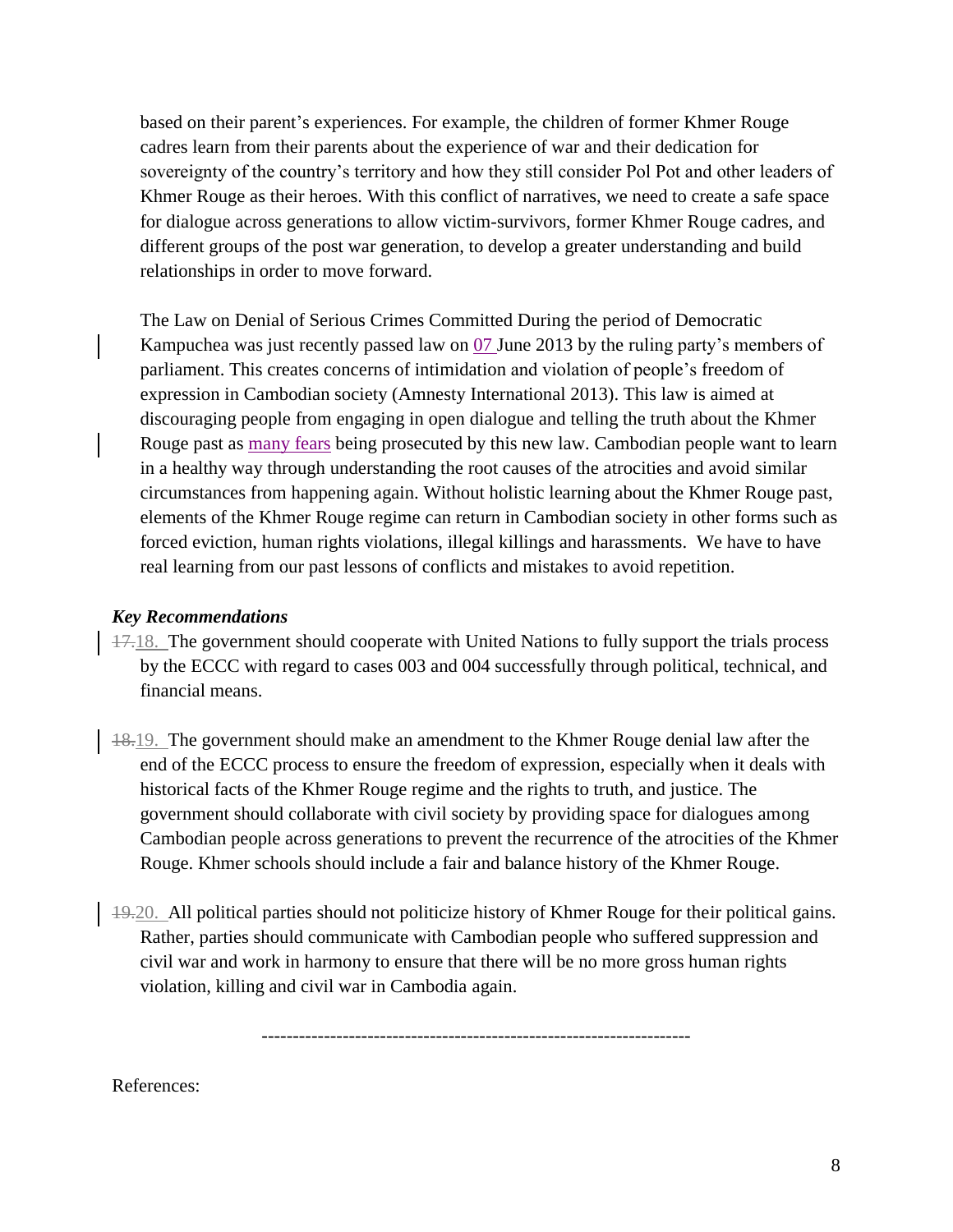- *Amnesty International Open Letter: Freedom of Expression and the Proposed New Law to Criminalize Denial of Crimes Committed by the Khmer Rouge*
- *Youk Chang. Why the Khmer Rouge Tribunal Matters to the Cambodian Country: Justice for the Future, Not the Victims by, Director of Documentation Center of Cambodia*

*Burcu Münyas. A Study on Genocide in the Mind of the Cambodian Youth, in Phnom Penh, Cambodia 2005 Ernst Jürgensen. Engagement by non-governmental organizations in creating socio-political change in a Cambodian context, February 2013*

- ADHOC. *Killing of Mr. Chut Wutty - ADHOC Report.* May 4, 2013. http://www.adhoc-cambodia.org/?p=1593 (accessed June 20, 2013).
- *Statement: Human Rights Defenders and Activists Under Fire in Cambodia.* April 30, 2013. http://www.adhoccambodia.org/?p=3418 (accessed June 20, 2013).
- AFP. *Cambodia outlaws denial of Khmer Rouge atrocities.* June 7, 2013. http://www.rappler.com/world/30865 cambodia-outlaws-denial-of-khmer-rouge-atrocities (accessed June 22, 2013).
- *Cambodia outlaws denial of Khmer Rouge Atrocities.* June 8, 2013. http://au.news.yahoo.com/world/a/- /world/17522398/cambodia-outlaws-denial-of-khmer-rouge-atrocities/ (accessed June 22, 2013).
- *Cambodians hold mass protest over Khmer Rouge prison denial.* June 9, 2013. http://www.channelnewsasia.com/news/asiapacific/cambodians-hold-mass/702918.html (accessed June 22, 2013).
- Agence France Presse. "Vietnam and Cambodia fail to finalise border dispute protocol." November 27, 2001. http://patrick.guenin2.free.fr/cantho/vnnews/vncbbord.htm (accessed June 22, 2013).
- Amnesty International. *Cambodia Annual Report 2013.* 2013. http://www.amnesty.org/en/region/cambodia/report-2013 (accessed June 22, 2013).
- "Cambodia: Imprisoned for speaking out." *Amnesty International, Demand Dignity.* 2012. http://www.amnesty.org/en/library/asset/ASA23/010/2012/en/53ead91b-9f6d-4640-9585- 4f6556944b77/asa230102012en.pdf (accessed June 20, 2013).
- *Cambodia: Release Mother Imprisoned for Housing Rights Activism.* June 3, 2013. http://www.amnesty.org/en/news/cambodia-release-mother-imprisoned-housing-rights-activism-2013-06- 03 (accessed June 20, 2013).
- "Open Letter: Freedom of expression and the proposed law to criminalize denial of crimes committed by the Khmer Rouge." *Amnesty International.* June 7, 2013. http://www.refworld.org/pdfid/51b6e0414.pdf (accessed June 22, 2013).
- Booty, Harry. "To What Extent was the 1979 Sino-Vietnamese Border War about Cambodia?" *e-International Relations.* September 21, 2012. http://www.e-ir.info/2012/09/21/to-what-extent-was-the-1979-sinovietnamese-border-war-about-the-situation-in-cambodia/ (accessed June 22, 2013).
- Cheang, Sopheng. *Cambodia PM Seeks Law to Punish Khmer Rouge Denial.* May 27, 2013. http://world.time.com/2013/05/27/cambodia-pm-seeks-law-to-punish-khmer-rouge-denial/ (accessed June 22, 2013).
- Chen, Dene-Hern. *The Cambodia Daily, HRW Says Hun Sen's Land-Titling Program Needs Reform.* June 14, 2013. http://www.cambodiadaily.com/news/hrw-says-hun-sens-land-titling-program-needs-reform-30967/ (accessed June 20, 2013).
- CLC Asia. "The struggle between Thailand and Cambodia over oil and gas resources." *CLC Asia.* September 16, 2010. http://www.clc-asia.com/the-struggle-between-thailand-and-cambodia-over-oil-and-gas-resources/ (accessed June 22, 2013).
- Danlu, Tang. "Cambodia, Thailand shall boost trade as border tension eases: Hun Sen." *Xinhuanet.* April 9, 2012. http://news.xinhuanet.com/english/business/2012-04/09/c\_131515677.htm (accessed June 22, 2013).
- Eads, Brian. *Youk Chhang's Journey to Justice.* n.d.
- http://www.rdasia.com/youk\_chhang\_s\_journey\_to\_justice\_2645 (accessed June 22, 2013).
- Federal Research Division of the Library of Congress. *Cambodia: Khmer-Vietnamese Border Tensions.* as of 1987. http://www.country-data.com/cgi-bin/query/r-2225.html (accessed June 22, 2013).
- Gargasan, Merekam. "Thailand-Cambodia Border Dispute: It's all about the oil." January 18, 2012. http://morentalisa.wordpress.com/2012/01/18/thailand-cambodia-border-dispute-its-all-about-the-oil/ (accessed June 2013, 2013).